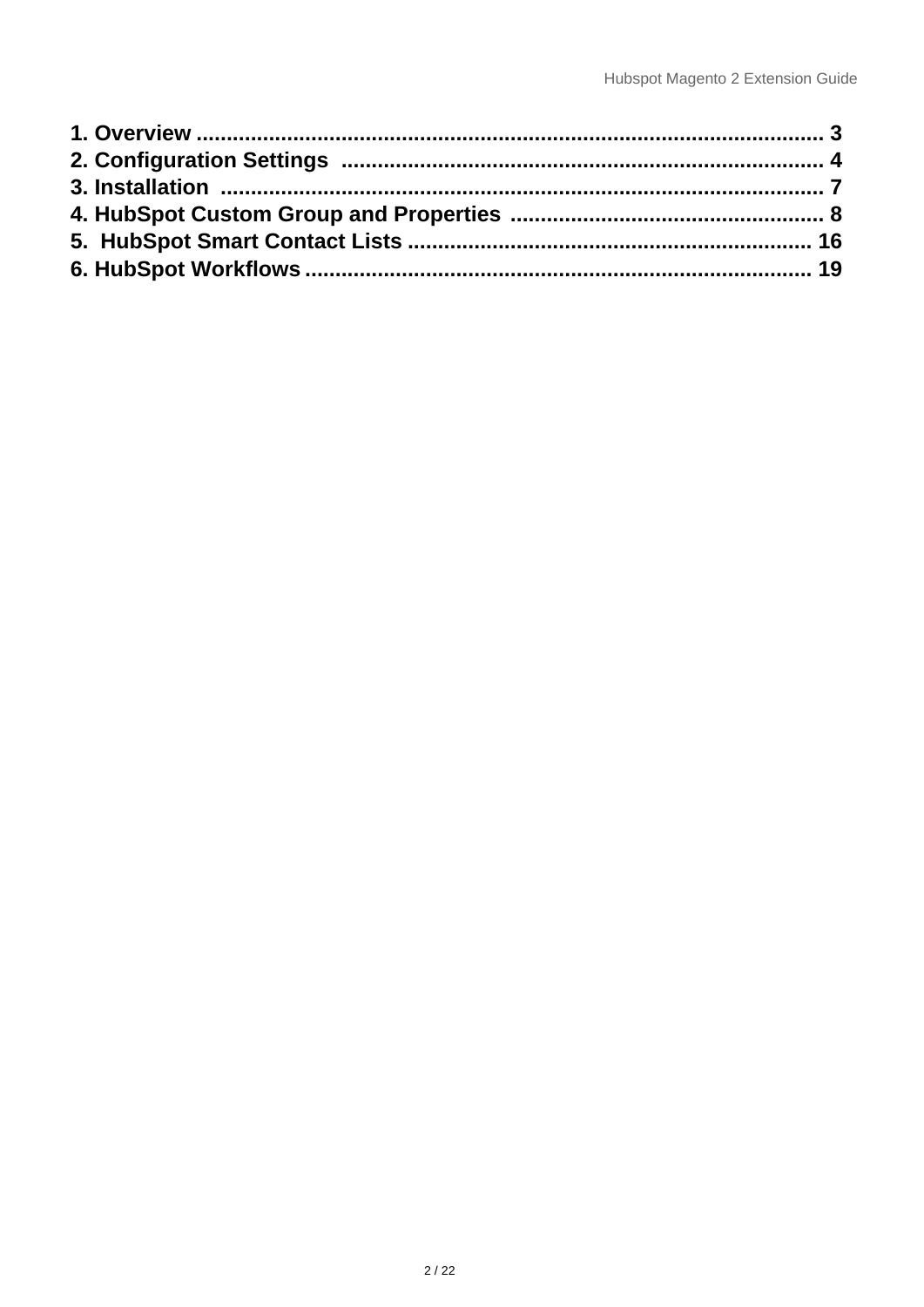# <span id="page-2-0"></span>**1. Overview**

Companies today spend a considerable amount of time on planning their marketing strategies but they quite often miss the inbound marketing factor that can help them reach their target customers using their own 'company created internet content – something that ends customers care about the most. That's where HubSpot takes the reins for all your worries.

HubSpot is an inbound marketing and sales platform. It is a marketer and developer of the software products that help companies plan their inbound marketing strategies. HubSpot provides tools for social media marketing, content management, web analytics, search engine optimization etc for customized content to attract the end users.

Keeping these factors in mind to help the online sellers, CedCommerce presents the HubSpot Integration for Magento 2 Extension. Using this extension by CedCommerce, the sellers can not only create the customized content for their customer base but can also **sync the comprehensive product and details from their Magento 2 admin panel to HubSpot.** Result? you can manage your business well by in-depth details of products.

#### **A glance at its Features-**

**Product Sync –** Sync the product along with its details such as Name, Image, Price, and Description to HubSpot for your e-commerce store.

**Customer Sync –** Sync all the customer details from your e-commerce store to HubSpot. The customer details that you may sync are – Email, First Name, Last Name, Company Name, Telephone Number, Street, City, Region, Country, Post Code, and Contact Stage.

**Deal Sync –** Get all the orders from your e-commerce store synced with HubSpot. The order details that can be synced using HubSpot E-Commerce Integration are – Deal Stage, Deal Name, Closed Won Reason, Closed Lost Reason, Close Date, Amount, Pipeline, Abandoned Cart URL, Discount Amount, Increment ID, Shipment IDs, Tax Amount, and Contact Ids.

**Line Item Sync –** Sync the Line Items to HubSpot and know in detail about products' performance – which is being ordered or is high in demand. The HubSpot E-Commerce Integration lets you sync the Product ID, Deal ID, Discount Amount, Quantity, Price, Name, and SKU.

**E-Mail –** With the HubSpot E-Commerce Integration, you may create the e-mail pattern with personalized content from the HubSpot panel itself and make your presence more prominent amongst your target clientèle.

**Marketing Automation –** Forget the hassles of e-mail marketing. Operate and experience the automated e-mail marketing from HubSpot panel with the HubSpot E-Commerce Integration, and rely on the self-operating e-mail marketing.

**Analytics –** Understand your customers' behaviour and purchasing pattern by understanding the analytics from the HubSpot panel. Get the comprehensive details with HubSpot E-Commerce Integration, have deeper insights about your marketplace analytics, and turn it into your forte.

**Abandoned Cart Recovery** – HubSpot E-Commerce Integration enables you to send emails to the customers from your HubSpot panel in the case of Abandoned Shopping Cart, to procure the recovery. After a specific time period, communicate with the shoppers through an email to persuade them to take the desired action.

**Customer Welcome** – On your customers' first purchase, send the welcome email to them within a specific time period. From your HubSpot panel, initiate the email communication with shoppers once they have completed the buying process, within a definite time period.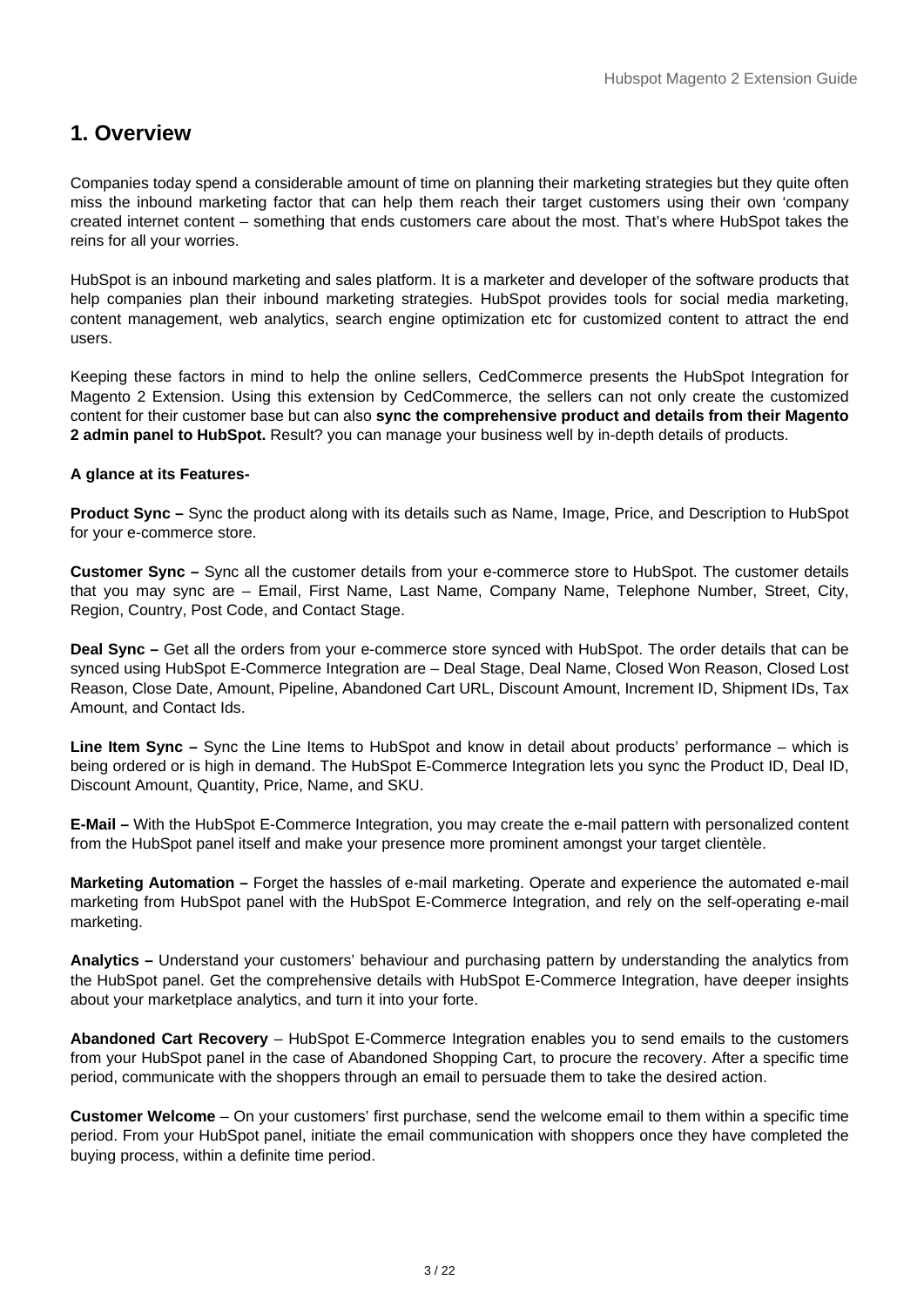<span id="page-3-0"></span>**Customer Re-engagement –** With the HubSpot E-Commerce Integration, re-engage with your customers and draw their attention towards your brand once again. The HubSpot E-Commerce Integration authorizes you to send emails to communicate with your users who haven't made a purchase with you lately.

# **2. Configuration Settings**

The first step in the process of integrating your Magento 2 store with HubSpot is the Configuration.

#### **To do the Configuration,**

- Go to your Magento Admin Panel.
- Click on **HubSpot** which you can see in the left navigation bar.

| ⋒<br>$\mathbf{a}$                                              | All Store Views .<br><b>Store View:</b>                                                                                                                                               | 0     |              |                           |                                                                      |               |                           |                                        | <b>Reload Data</b>         |
|----------------------------------------------------------------|---------------------------------------------------------------------------------------------------------------------------------------------------------------------------------------|-------|--------------|---------------------------|----------------------------------------------------------------------|---------------|---------------------------|----------------------------------------|----------------------------|
| <b>DASHBOARD</b><br>\$<br>SALES<br>$\circ$<br><b>HUBSPOT</b>   | <b>Advanced Reporting</b><br>Gain new insights and take command of your business' performance, using our dynamic product, order, and customer reports tailored to your customer data. |       |              |                           |                                                                      |               |                           | Go to Advanced Reporting <sup>12</sup> |                            |
| Ŵ<br>CATALOG<br>ŵ<br><b>CUSTOMERS</b><br>Ч<br><b>MARKETING</b> | <b>Lifetime Sales</b><br>\$0.00<br><b>Average Order</b><br>\$0.00                                                                                                                     |       |              | <b>Revenue</b><br>\$0.00  | Chart is disabled. To enable the chart, click here.<br>Tax<br>\$0.00 |               | <b>Shipping</b><br>\$0.00 | Quantity<br>0                          |                            |
| $\square$<br><b>CONTENT</b>                                    | <b>Last Orders</b><br><b>Customer</b>                                                                                                                                                 | Items | <b>Total</b> | <b>Bestsellers</b>        | <b>Most Viewed Products</b>                                          | New Customers | Customers                 |                                        |                            |
| ıl.<br><b>REPORTS</b>                                          | Ankur Verma                                                                                                                                                                           |       | \$50.00      | Product<br>test-product-1 |                                                                      |               |                           | Price<br>\$25.00                       | Quantity<br>$\overline{2}$ |

On clicking it, the bar will get expanded as shown below: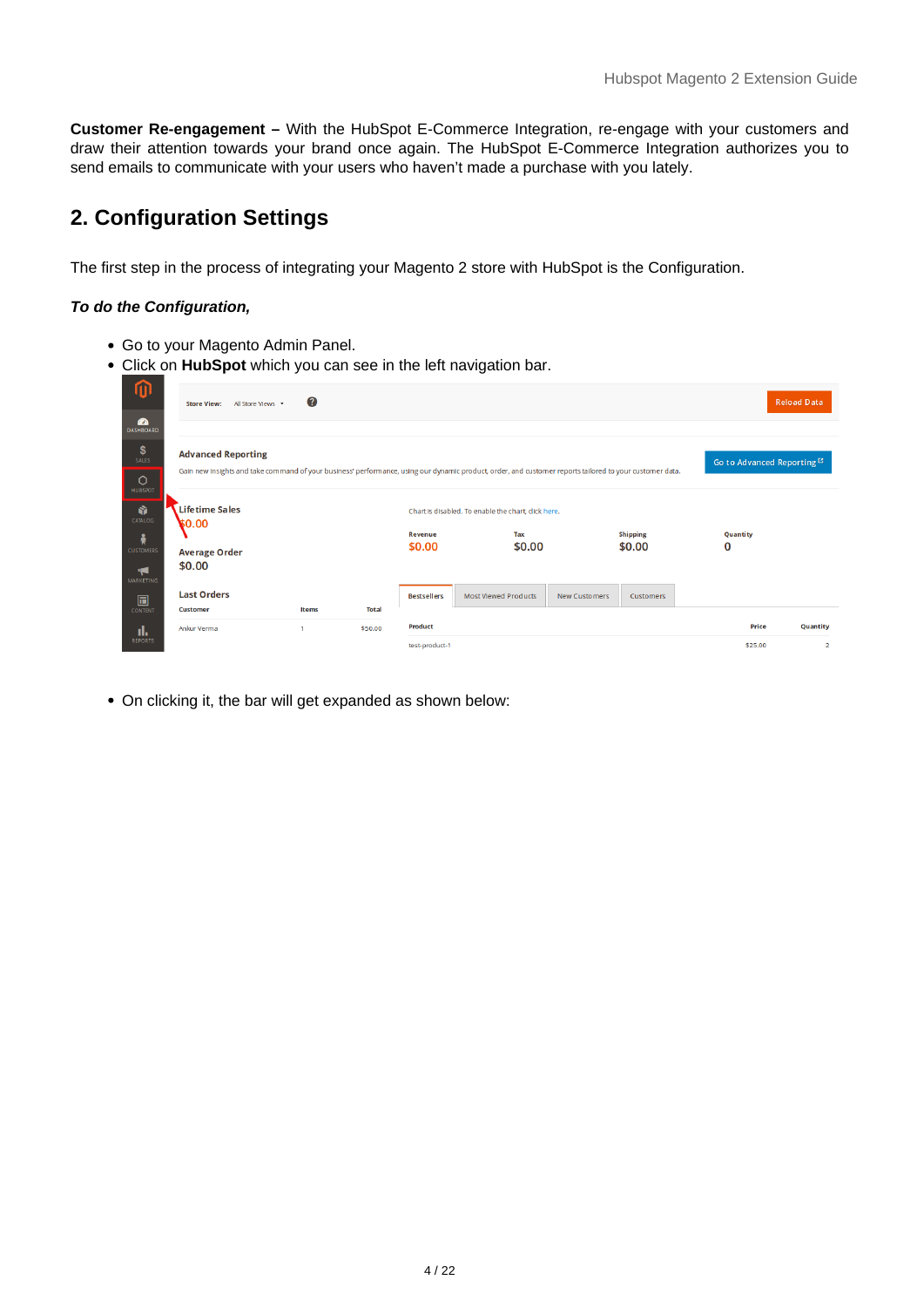|                        | <b>HubSpot</b>        |  |
|------------------------|-----------------------|--|
| 42<br><b>DASHBOARD</b> | HubSpot Configuration |  |
| \$<br><b>SALES</b>     |                       |  |
| <b>HUBSPOT</b>         |                       |  |
| CATALOG                |                       |  |
| <b>CUSTOMERS</b>       |                       |  |
| <b>MARKETING</b>       |                       |  |
| <b>CONTENT</b>         |                       |  |

Now click on **HubSpot Configuration** as shown in the above image.





Click on HubSpot Integration and the section will get expanded as shown below: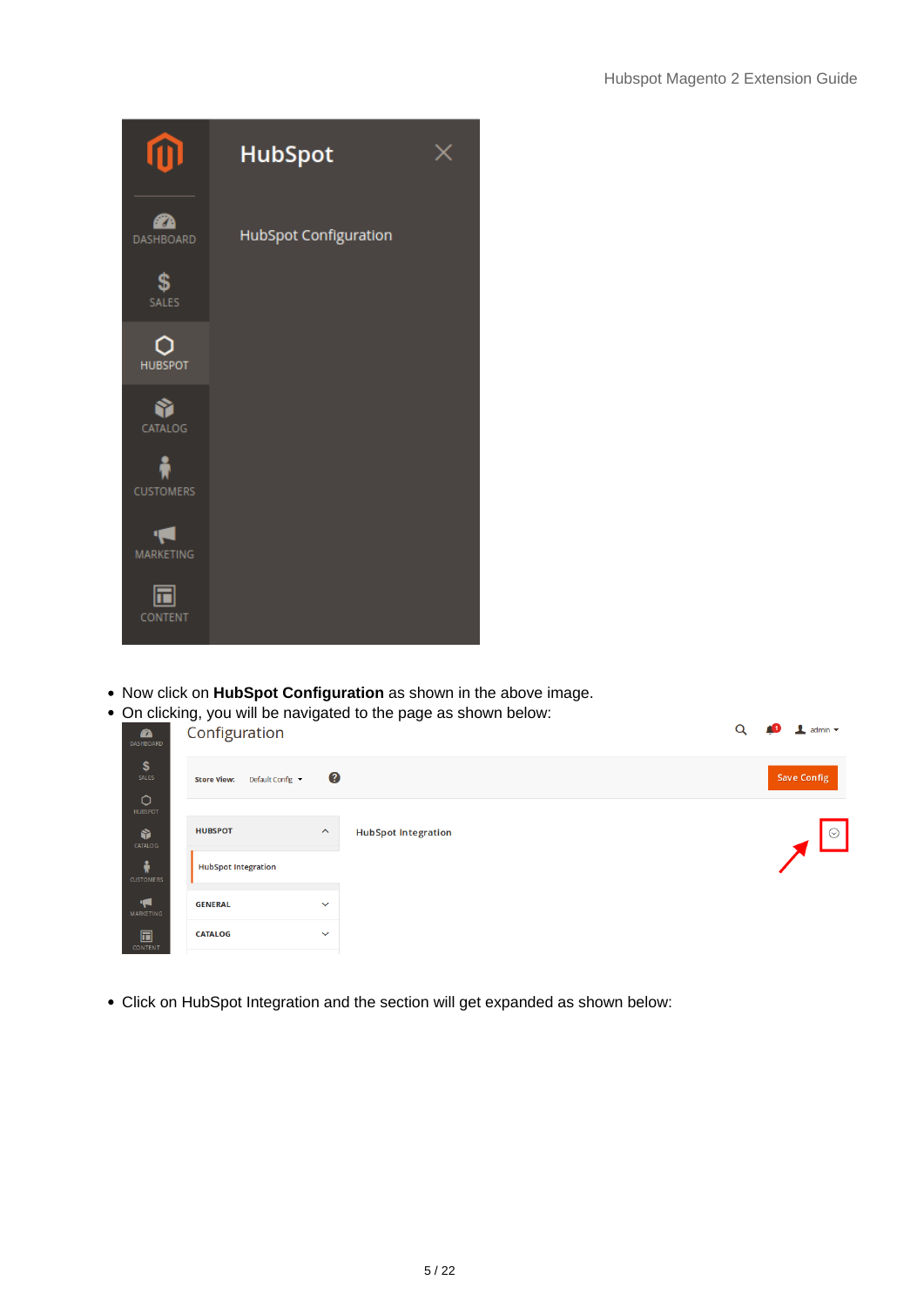$\odot$ 

| <b>HubSpot Configuration</b>                  |                                                                      | ⊙       |
|-----------------------------------------------|----------------------------------------------------------------------|---------|
| <b>Enable HubSpot Integration</b><br>[global] | Yes<br>$\blacktriangledown$                                          |         |
| <b>Abandoned Cart</b><br>[global]             | 3                                                                    |         |
|                                               | After how minute of inactive cart we should treat it as<br>Abandoned |         |
| Authorize                                     | Authenticate                                                         |         |
| <b>Export Settings</b>                        |                                                                      | $\odot$ |
| <b>Select Cron Time</b><br>[global]           | <b>Every Hour</b><br>$\blacktriangledown$                            |         |
| <b>Export Old Data</b>                        |                                                                      | ⊙       |
| <b>Want to Export Old Data?</b><br>[global]   | Yes<br>$\blacktriangledown$                                          |         |
|                                               | <b>Export Old Data</b>                                               |         |

#### **RFM Settings**

Rfm

| <b>Settings</b> | Rating                  | Recency<br>(days since last order) | Frequency<br>(total orders placed) | Monetary<br>(total money spent) |
|-----------------|-------------------------|------------------------------------|------------------------------------|---------------------------------|
|                 |                         | Less Than:                         | More Than:                         | More Than:                      |
|                 | 5                       | 30                                 | 20                                 | 1000                            |
|                 |                         | From:                              | From:                              | From:                           |
|                 | 4                       | 31<br>To:                          | 10<br>To:                          | 750<br>To:                      |
|                 |                         | 90                                 | 20                                 | 1000                            |
|                 |                         | From:                              | From:                              | From:                           |
|                 | 3                       | 91                                 | 5                                  | 500                             |
|                 |                         | To:                                | To:                                | To:                             |
|                 |                         | 180                                | 10                                 | 750                             |
|                 |                         | From:                              | From:                              | From:                           |
|                 |                         | 181                                | $\overline{2}$                     | 250                             |
|                 | $\overline{\mathbf{2}}$ | To:                                | To:                                | To:                             |
|                 |                         | 365                                | 5                                  | 500                             |
|                 | 1                       | More Than:<br>365                  | Less Than:<br>$\overline{2}$       | Less Than:<br>250               |
|                 |                         |                                    |                                    |                                 |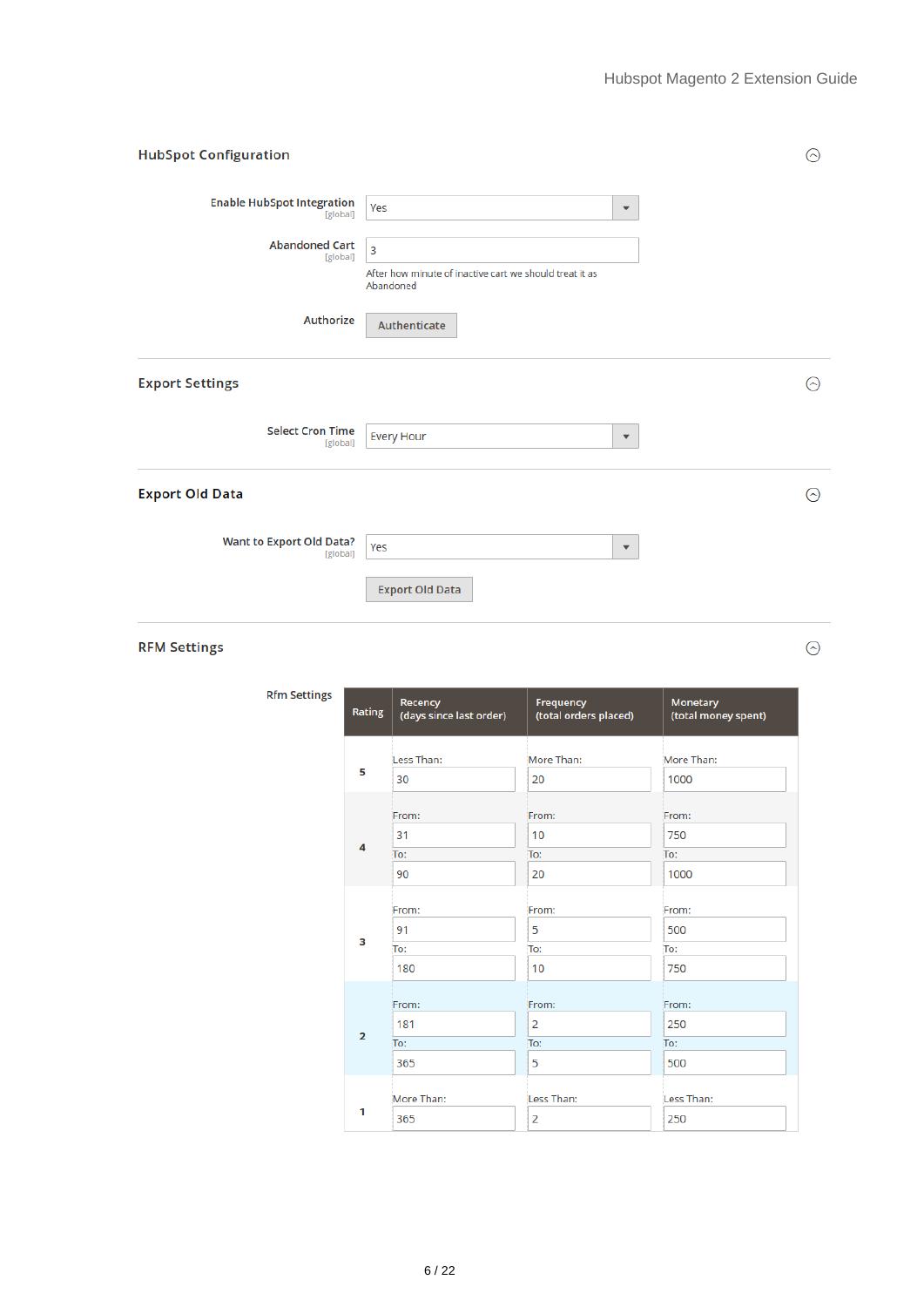- <span id="page-6-0"></span>In **Enable HubSpot Integration,** select **Yes** to enable the extension. (Yes is the default state which is already selected.)
- In Abandoned Cart, enter the time in minutes after which you want the inactive shopping cart to be treated as abandoned**.**
- **Select Cron Time** You can decide in what frequency data get sync, it can be once in a day, twice in a day, four times a day or every hour.
- **Want to Export old Data** If a user selects yes and click on the **Export Old Data** then old data (products, customers, orders and line items) will get export to HubSpot.
- In RFM Settings, you may categorize your customers on the basis of the Recency (How frequently they are ordering your product?), Frequency (How many orders they are placing?), and Monetary (How much your customers are spending on your product?), and then rate them on the scale of 1 to 5, where 5 indicates the customers who are most inclined towards your product and 1 indicates those who are least inclined.

**1.** In **Recency** column, you need to enter the numbers as a parameter for days and decide on its basis which type of customers are visiting your store most frequently. You may rate them accordingly.

**2.** In **Frequency** column, you need to enter the numbers for the total orders placed by a customer, and on the basis of that, you can decide about the customers who are placing most orders and who are placing the least number of orders.

**3.** In **Monetary** column, enter the numbers as a parameter and decide on its basis that who are the customers who are spending the most on your product and who are spending the least.

Once you've selected and entered the information mentioned above, click on the **Save Config** button on the top right side of the page.

| Configuration                                 | $Q \qquad 2$ $\blacksquare$ admin $\blacktriangledown$ |
|-----------------------------------------------|--------------------------------------------------------|
| - 2<br>Default Config v<br><b>Store View:</b> | <b>Save Config</b>                                     |
|                                               |                                                        |

The configuration will be **saved**.

# **3. Installation**

After the Configuration is done successfully, you may move a step further and take the necessary steps for installation.

Click on the **Authenticate** button to authorize and connect to HubSpot.

| <b>HubSpot Configuration</b>                  |                                                                      |                          | $(\sim)$ |
|-----------------------------------------------|----------------------------------------------------------------------|--------------------------|----------|
| <b>Enable HubSpot Integration</b><br>[global] | Yes                                                                  | $\overline{\phantom{a}}$ |          |
| <b>Abandoned Cart</b><br>[global]             | 3                                                                    |                          |          |
|                                               | After how minute of inactive cart we should treat it as<br>Abandoned |                          |          |
| Authorize                                     | Authenticate                                                         |                          |          |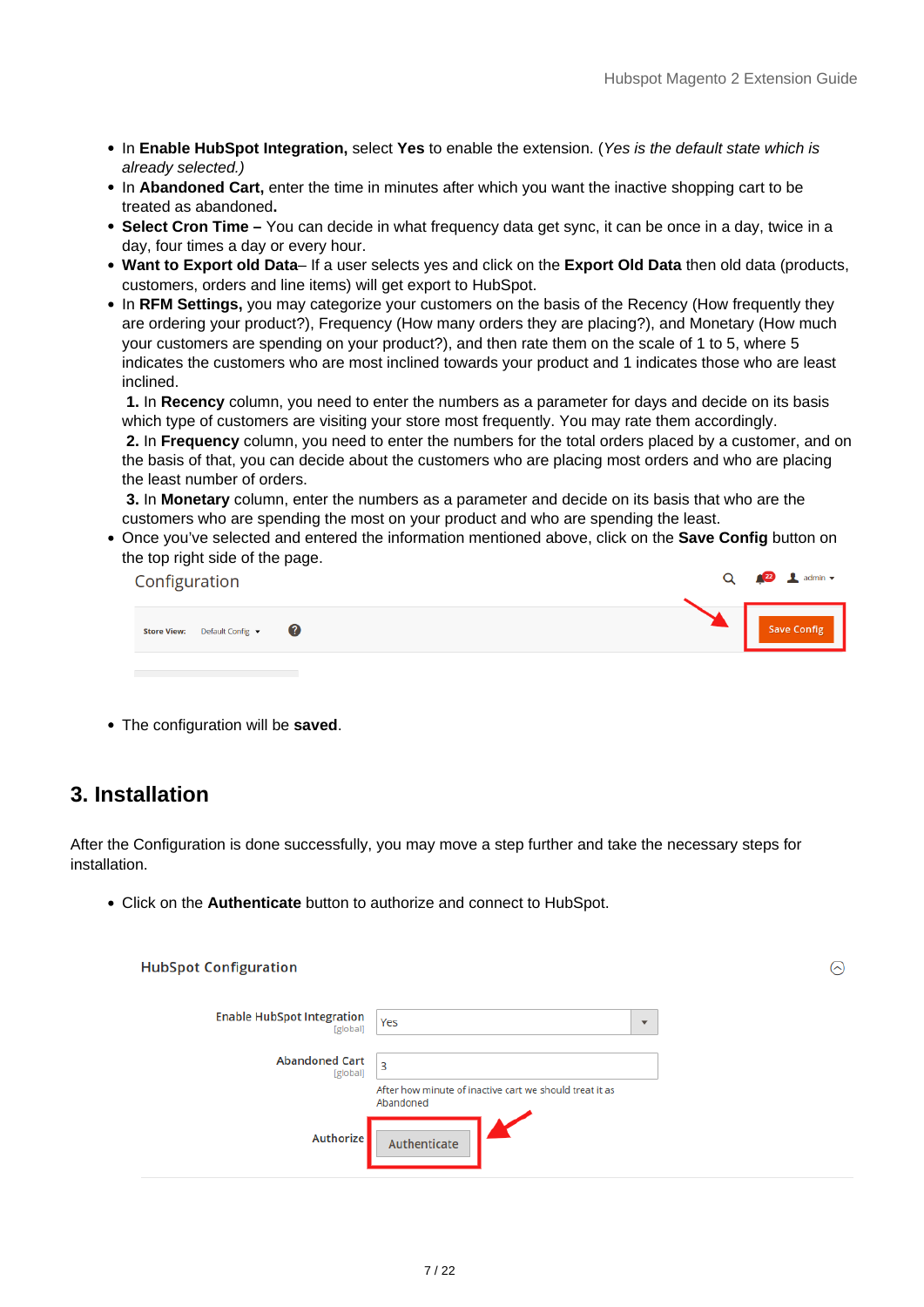- <span id="page-7-0"></span>On clicking it, a new tab of **HubSpot** will be opened,
	- **Login** to your Hubspot account
	- On Logging, in the HubSpot account page will appear as-



– Click on **Grant Access** which is mentioned in the above image and authentication process will get complete.

# **4. HubSpot Custom Group and Properties**

# **1-Customer view**

#### **Overview:**

 The HubSpot custom group **Customer Group** holds the general contact information like their user role, customer ID on the store, etc. The group has **three custom properties** for HubSpot contacts and they are as:

#### **Properties:**

**Accepts Marketing-** (field type is drop-down select) The property shows the status of whether a contact accepts marketing on your store or not. Also, there is a filter for the property value so it can be easily modified according to your needs.

**Customer Group/User Role-** (field type is multi-line text) The property holds the information regarding the user role of the contact on the Magento store. It can be either customer, subscriber, etc.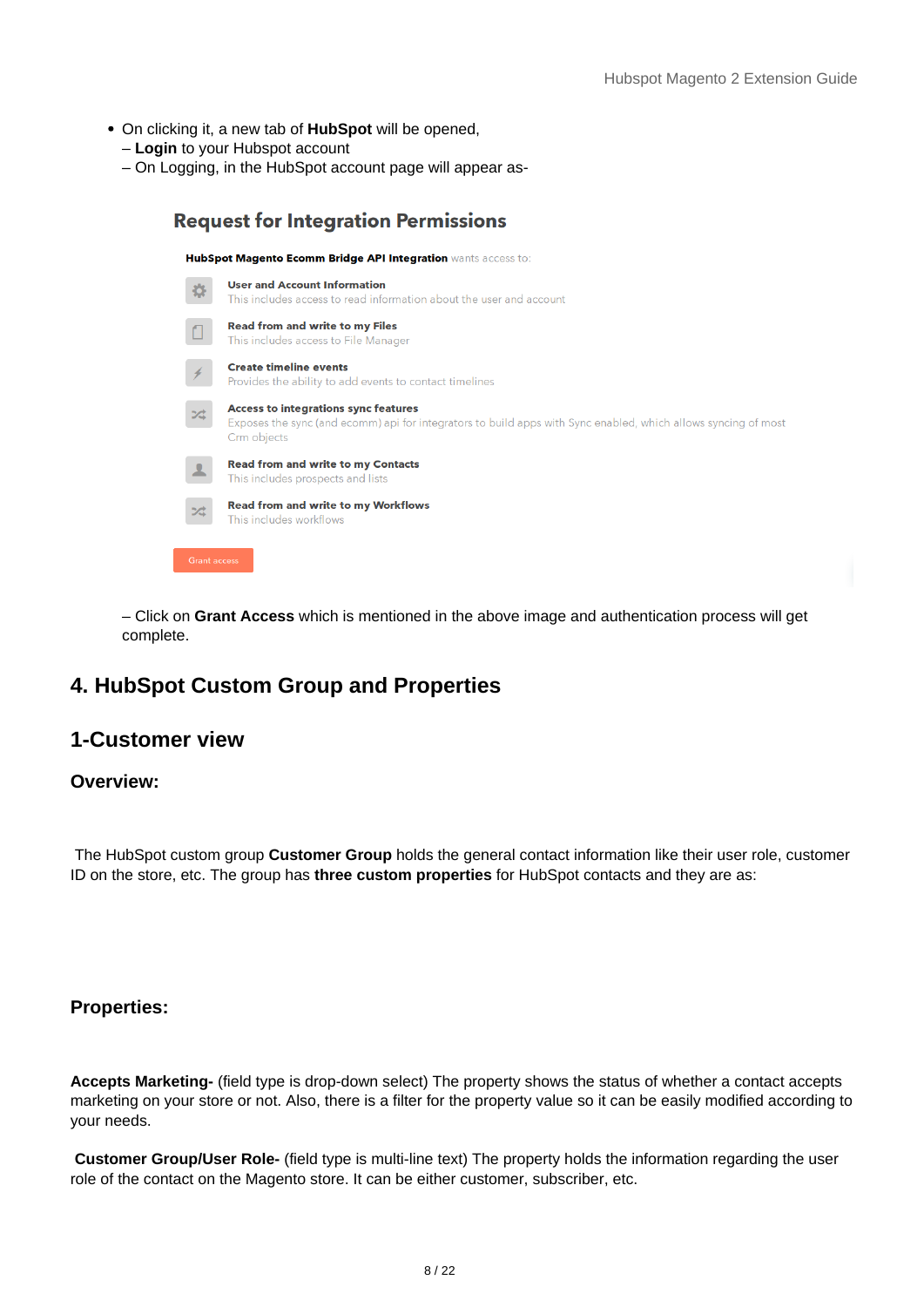**Shopping Cart ID-** ( field type is number) The property contains the customer's ID which is a unique ID alloted in the Magento store.

# **2-Shopping Cart Information**

#### **Overview:**

The HubSpot custom group **Shopping Card Fields** contains information regarding the shopping and billing address of the contact on the Magento Store. It contains **twelve** custom HubSpot properties for contact and they are as:

#### **Properties:**

**Shipping Address line 1-** (field type is single-line text) Represents shipping address line 1 **Shipping Address line 2-** (field type is single-line text) Represents shipping address line 2

**Shipping city-** (field type is single-line text) Represents the shipping city of the contact on Magento store **Shipping state-** (field type is single-line text) Represents the shipping state of the contact **Shipping postal code-** (field type is single-line text) Represents the shipping post/zip code given by the contact **Shipping country-** (field type is single-line text) Represents the shipping country of the contact **Billing Address Line 1-** (field type is single-line text) Billing Address line 1 of the contact on Magento Store **Billing Address Line 2-** (field type is single-line text) Billing address line 2 of the contact **Billing city-** (field type is single-line text) Billing city used by the contact on store **Billing state-** (field type is single-line text) Billing State given by the contact

**Billing postal code-** (field type is single-line text) Billing post/zip code **Billing country-** (field type is single-line text) Billing country of the contact

# **3-Order**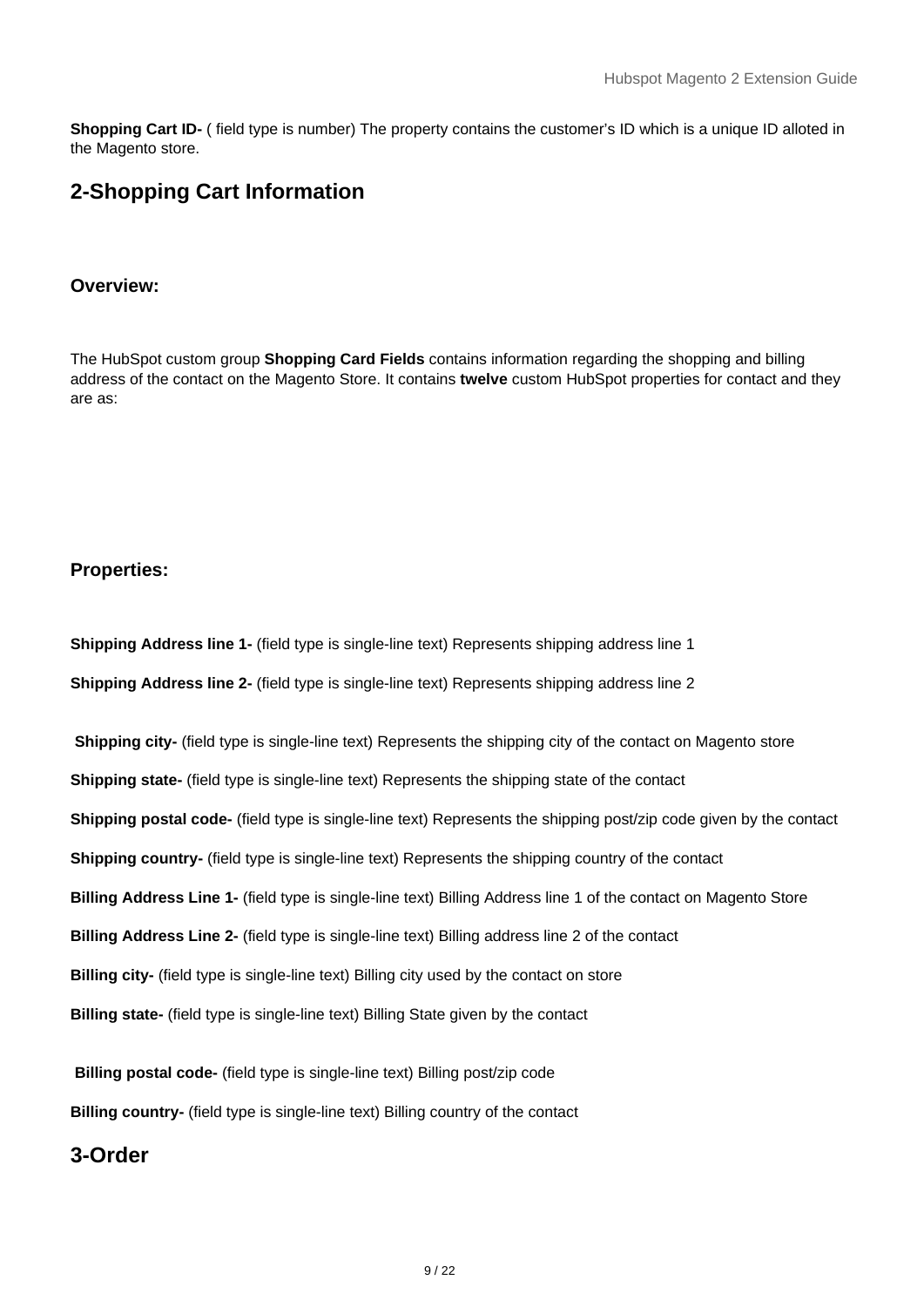## **Overview:**

The HubSpot custom group **Order Information** contains the whole information regarding the last order placed by the customer on the Magento Store. It contains **seven** custom HubSpot properties and they are as:

#### **Properties:**

**Last Order Status-** (drop-down select) Shows the status of the last order made by the customer on the Magento store.

**Last Order Fulfillment Status-** (drop-down select) Last order fulfillment status on Magento store.

**Last Order Tracking Number** (number field) Last order tracking number. It can be modified according to need.

**Last Order Tracking URL-** (single-line text) Last order tracking URL. It can be modified as per need.

**Last Order Shipment Date-** (date-picker) Last order shipment date. It can be modified as per need.

**Last Order Number-** (number field) Last order number of the customer on the Magento store.

**Total Number of Current Orders-** (number-field) Total count of current orders of the customer on the store. We have assumed those orders as Current orders which are in either processing or on-hold or pending status. It means they are likely to be completed.

# **4-Last Products Bought**

## **Overview:**

The HubSpot custom group **Products Bought** contains the full purchase history of contact in terms of store products. It contains the whole information regarding what the customer has purchased from you, how many products they have purchased etc. The group has **twenty** custom HubSpot properties and they are as: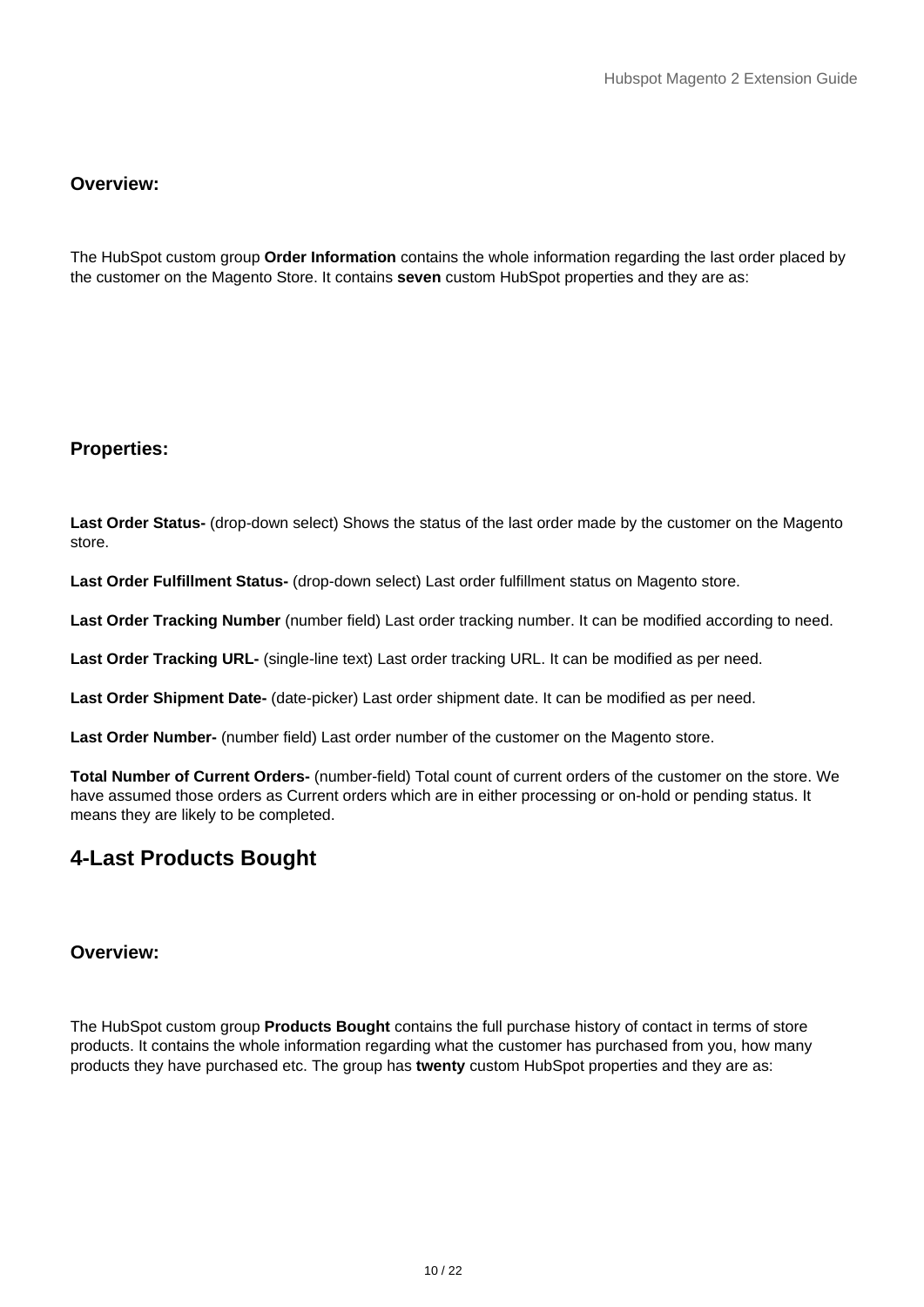## **Properties:**

Last Product Bought- (multi-line text) name of the last product of the last order.

Last Product Types Bought- (multi-line text) Last product types purchased by the customer

**Last Products Bought-** (multi-line text) Shows the names of the product last purchased by the customer

**Last Products Bought HTML-** (multi-line text) Holds the full HTML of the last purchased products.

**Last Total Number Of Products Bought-** (number field) Shows the count of the total number of purchased products in the last order.

**Product Types Bought-** (multi-line text) Full history of product types bought by the customer till current date. Holds all the types of products separated by the semicolon.

**Products Bought-** (multi-line text) Full history of products bought by the customer till the current date. Holds all the names of the product separated by the semicolon.

**Total Number of Products Bought-** (number field) Shows the count of the total number of products bought by the customer.

**Last Products Bought Product 1 Image URL-** (single-line text) shows the product image URL of the last purchased product.

**Last Products Bought Product 1 Name-** (single-line text) Shows the Name of the second last purchased product.

**Last Products Bought Product 1 Price-** (number field with currency symbol) Shows the price of the last purchased product.

**Last Products Bought Product 1 Url-** (single-line text) Shows the URL of the last purchased product.

**Last Products Bought Product 2 Image URL-** (single-line text) shows the product image URL of the second last purchased product.

**Last Products Bought Product 2 Name-** (single-line text) Shows the Name of the second last purchased product.

**Last Products Bought Product 2 Price-** (number field with currency symbol) Shows the price of the second last purchased product.

**Last Products Bought Product 2 Url-** (single-line text) Shows the URL of the second last purchased product.

**Last Products Bought Product 3 Image URL-** (single-line text) shows the product image URL of the third last purchased product.

**Last Products Bought Product 3 Name-** (single-line text) Shows the Name of the third last purchased product.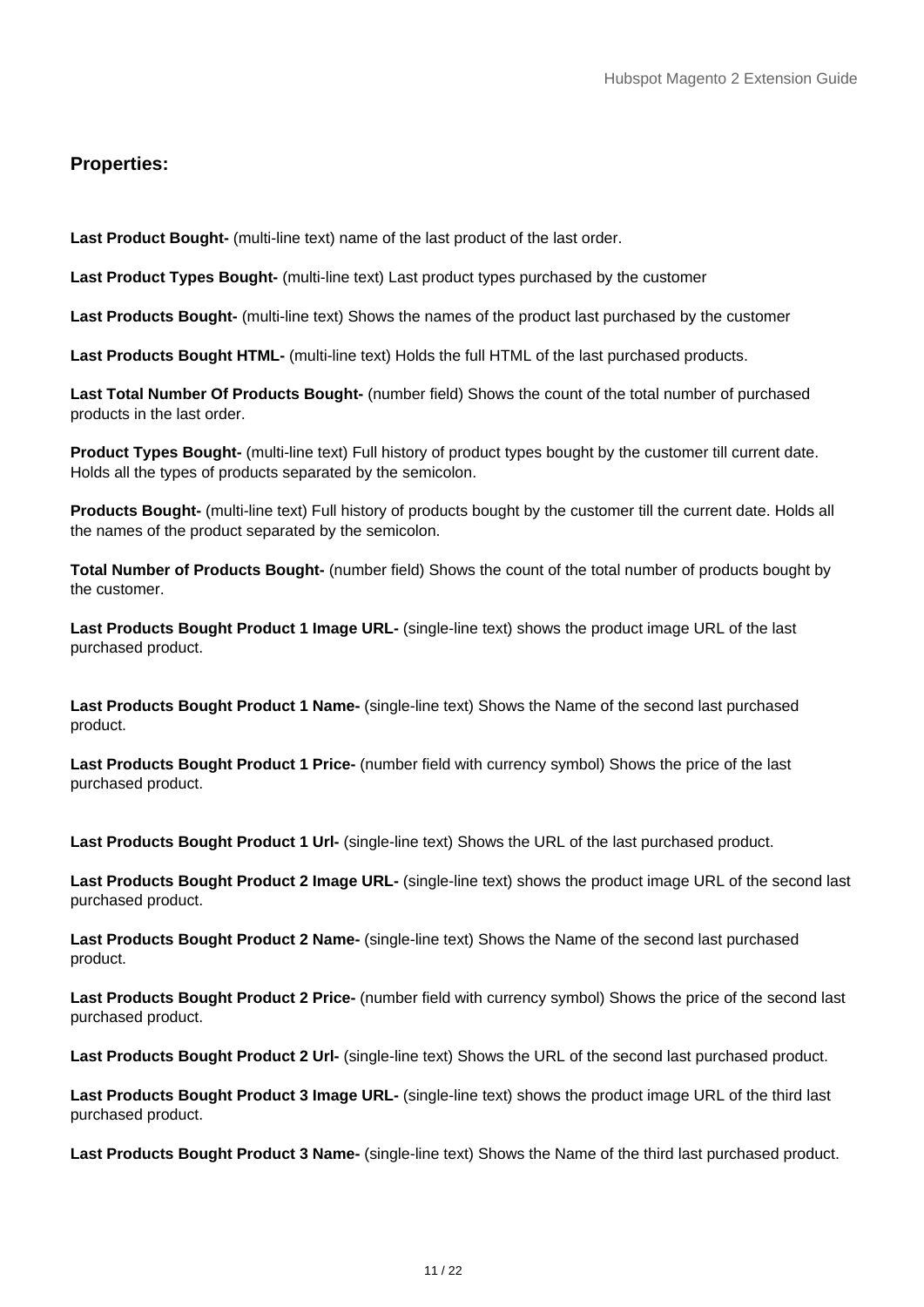**Last Products Bought Product 3 Price-** (number field with currency symbol) Shows the price of the third last purchased product.

**Last Products Bought Product 3 URL-** (single-line text) Shows the URL of the third last purchased product.

# **5-Catagories Bought**

## **Overview:**

The HubSpot custom group **Categories Bought** shows the full purchase history in terms of the categories of the purchased products. The group contains **two** custom HubSpot properties and they are as:

# **Properties:**

Last Categories Bought- (multi-line text) categories for the last order of the customer on Magento store

**Categories Bought-** (multi-line text) categories for all the orders of the customer till the current date.

# **6-RFM Information**

#### **Overview:**

The HubSpot custom group **RFM Information** provides the true power of RFM segmentation through its properties **Order Recency Rating, Order Frequency Rating,** and **Monetary Rating.** Through this group and its properties, you can easily segment your customers which will help you to target your best as well as lost customers, The group contains **twelve** custom HubSpot properties and they are as:

#### **Properties:**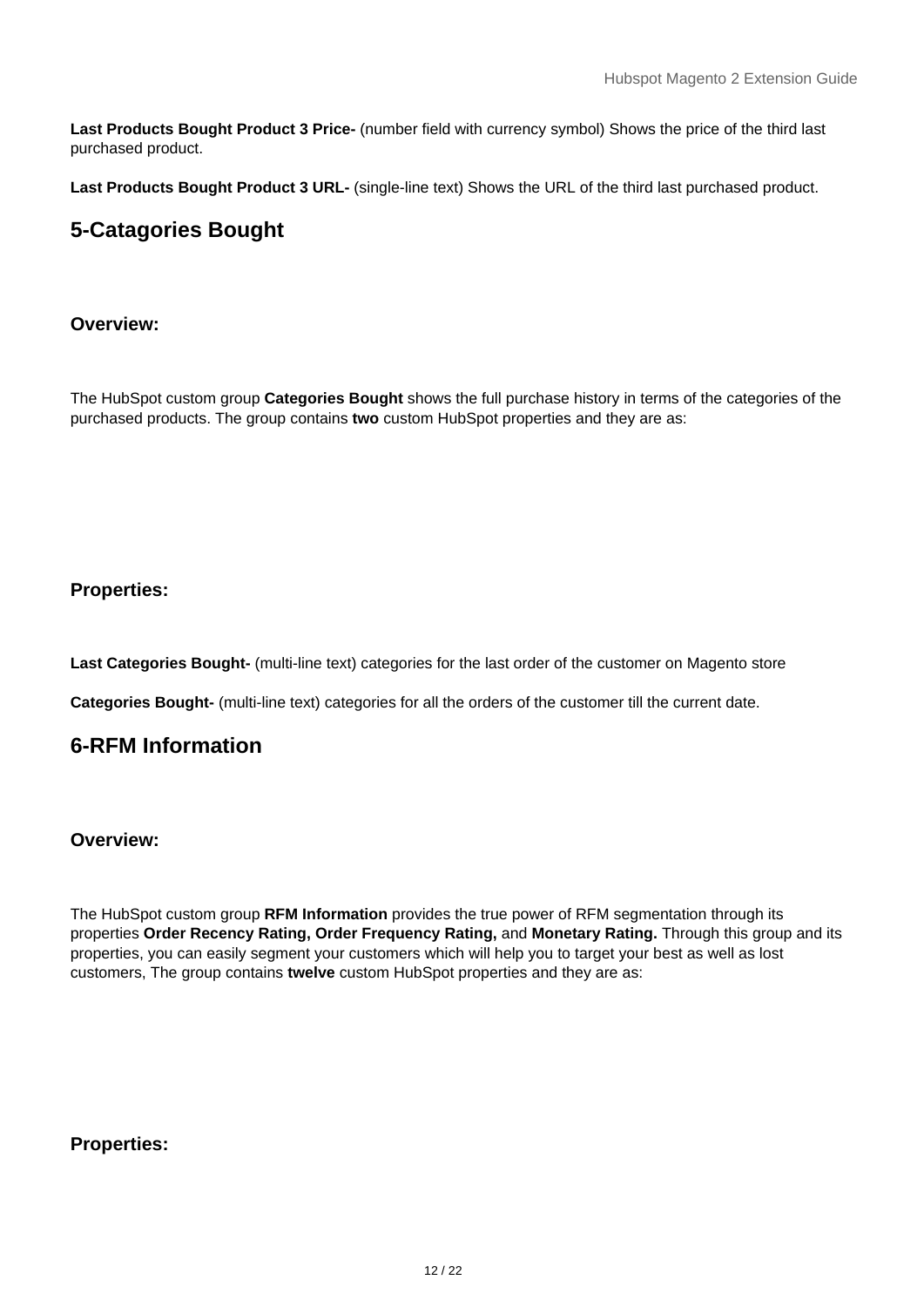**Total Value of Orders-** (number field) Shows the total value of orders of the customer

**Average Order Value-** (number field with currency symbol) average order value of the customer

**Total Number of Orders-** (number field) total number of orders of the customer

First Order Value- (number field with currency symbol) first-order value of the customer

**First Order Date-** (date-picker) first-order date of the customer

Last Order Value- (number field with currency symbol) last order value of the customer on the store

Last Order Date- (date-picker) last order date of the customer on your store

**Average Days Between Orders-** (number field) Average days between orders of the customer

**Account Creation Date-** (date-picker) Date when the customer registered on the store

**Monetary Rating-** (drop-down select) Rating to the customer in between 1-5 in terms of money spent on the store

**Order Frequency Rating-** (drop-down select) Rating to the customer in between 1-5 in terms of number of orders placed

**Order Recency Rating-** (drop-down select) Rating to the customer in between 1-5 in terms of how recently the order being placed.

# **7-SKUs Bought**

#### **Overview:**

The HubSpot custom group **(Store Keeping Unit) SKUs Bought** contains a full purchase history of the customer in terms of Product SKUs bought. It basically contains the information for all order SKUs and last order SKUs of the customer. The group contains **two** custom HubSpot properties and they are as:

**Properties:**

Last SKUs Bought- (multi-line text) SKUs of the last order products

**SKUs Bought-** (multi-line text) SKUs of all the orders placed by the customer till the current date.

# **8-ROI Tracking**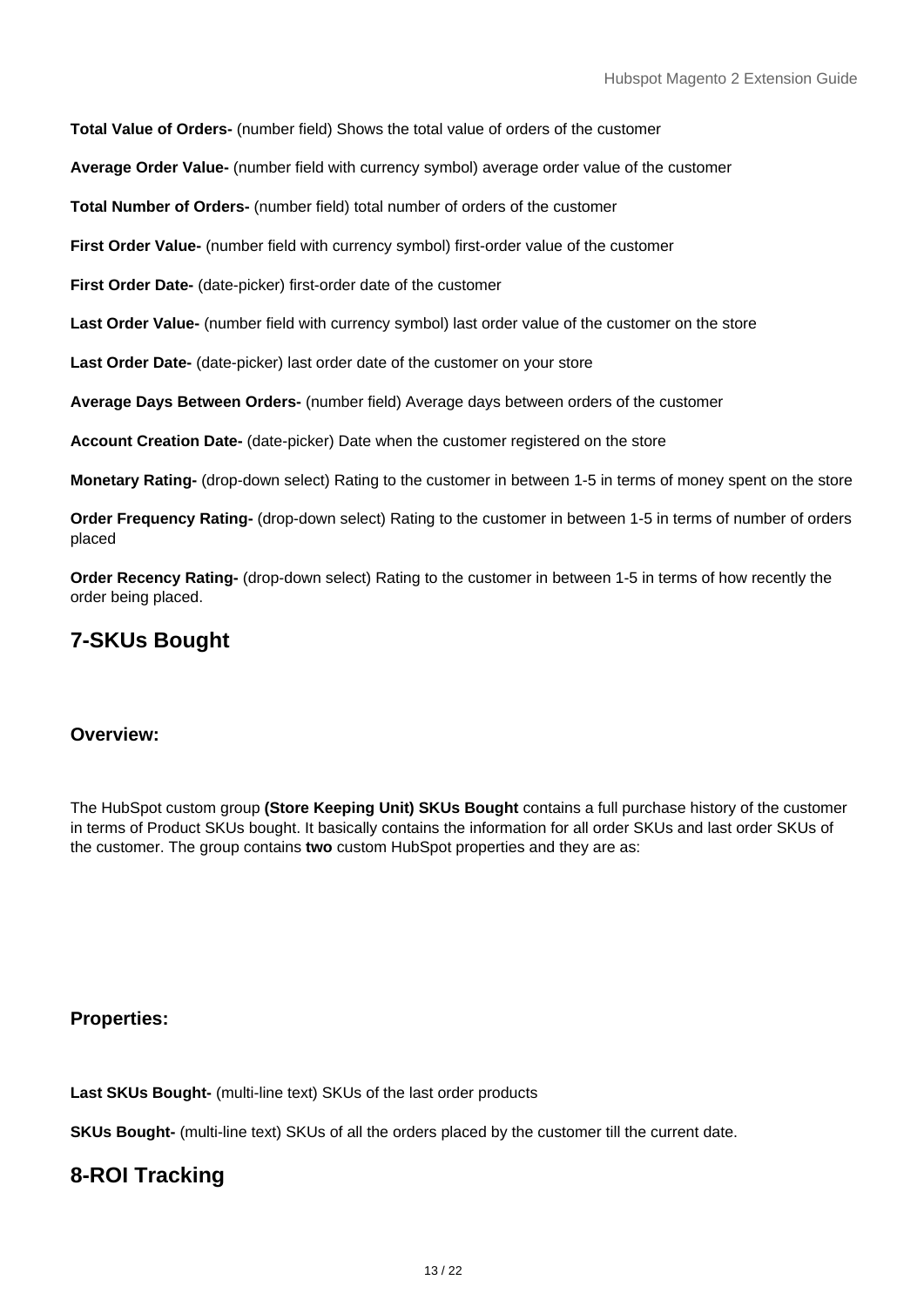## **Overview:**

The HubSpot custom group (**Return On Investment)ROI Tracking** manages the whole data regarding the customer conversion and the revenue gained per campaign triggered by HubSpot. It tracks and updates the customer property for every campaign data as well as the date and amount gained by their conversion.

#### **Properties:**

**Current ROI Campaign-** (drop-down select) sets the current ROI campaign for the customer through which he is currently passing.

**Abandoned Cart Recovery Workflow Conversion-** (dropdown select) sets the value in yes/no for the abandoned cart conversion

**Abandoned Cart Recovery Workflow Conversion Amount-** (number field with currency symbol) sets the total amount gained per customer through the abandoned cart conversion

**Abandoned Cart Recovery Workflow Conversion Date-** (date-picker) sets the date when the customers abandoned cart has been converted

**Abandoned Cart Recovery Workflow Start Date-** (date-picker) sets the date when the Abandoned Cart Recovery Campaign was started for the customer.

**Customer Reengagement Workflow Conversion-** (drop-down select) sets the value for the customer reengagement campaign if the customer gets converted through this campaign.

**Customer Reengagement Workflow Conversion Amount-** (number field with currency symbol) total amount gained by the customer conversion through this campaign

**Customer Reengagement Workflow Conversion Date-** (date-picker) the date when the customer gets converted through this campaign

**Customer Reengagement Workflow Start Date-** (date-picker) date when the customer reengagement campaign was started for the customer

**Customer Rewards Workflow Conversion-** (drop-down select) status whether the customer has been converted through a customer rewards campaign or not.

**Customer Rewards Workflow Conversion Amount-** (number field with currency symbol) amount gained per customer from the conversion

**Customer Rewards Workflow Conversion Date-** (date-picker) date when the customer was successfully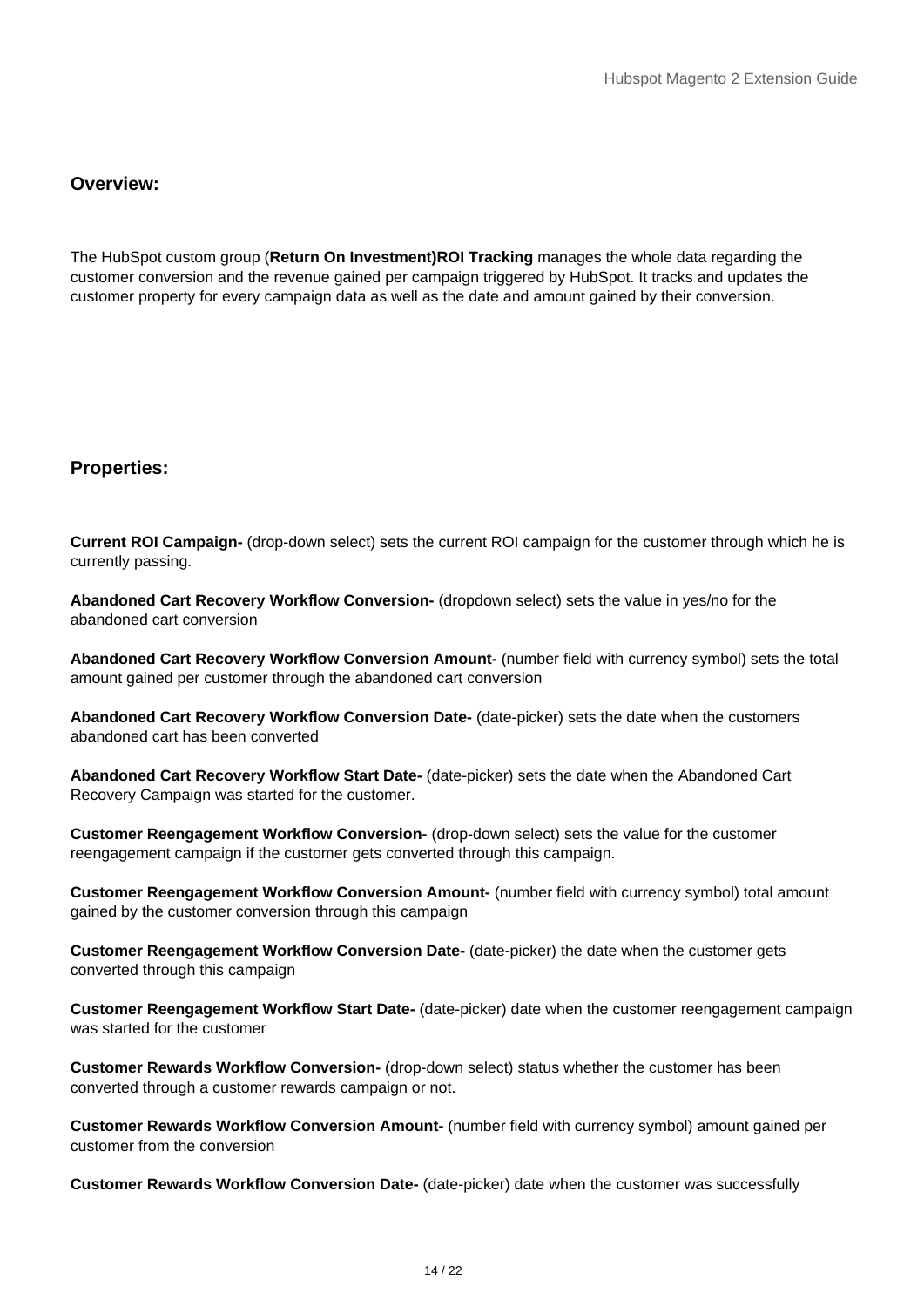converted through the customer rewards campaign

**Customer Rewards Workflow Start Date-** (date-picker) date when the campaign was started for the customer

**MQL Capture, Nurture & Conversion Conversion-** (drop-down select) status whether the customer has been converted through MQL nurturing campaign or not.

**MQL Capture, Nurture & Conversion Conversion Amount-** (number field with currency symbol) amount gained per customer from the conversion

**MQL Capture, Nurture & Conversion Conversion Date-** (date-picker) date when the customer gets converted through the campaign.

**MQL Capture, Nurture & Conversion Start date-** (date-picker) date when the campaign was started for the customer

**New Customer Workflow Conversion**– (drop-down select) status whether the customer has been converted through this campaign or not.

**New Customer Workflow Conversion Amount-** (number field with currency symbol) amount gained per customer from the conversion

**New Customer Workflow Conversion Date-** (date-picker) date when the customer was successfully converted through this campaign

**New Customer Workflow Start Date-** (date-picker) date when the campaign was started for the customer

**Second Purchase Workflow Conversion-** (drop-down select) status whether the customer has been converted through a second purchase campaign or not.

**Second Purchase Workflow Conversion Amount-** (number field with currency symbol) amount gained per customer from the conversion

**Second Purchase Workflow Conversion Date-** (date-picker) date when the customer was successfully converted through this campaign

**Second Purchase Workflow Start Date-** (date-picker) date when the campaign was started for the customer

**Third Purchase Workflow Conversion-** (drop-down select) status whether the customer has been converted through third purchase campaign or not.

**Third Purchase Workflow Conversion Amount-** (number field with currency symbol) amount gained per customer from the conversion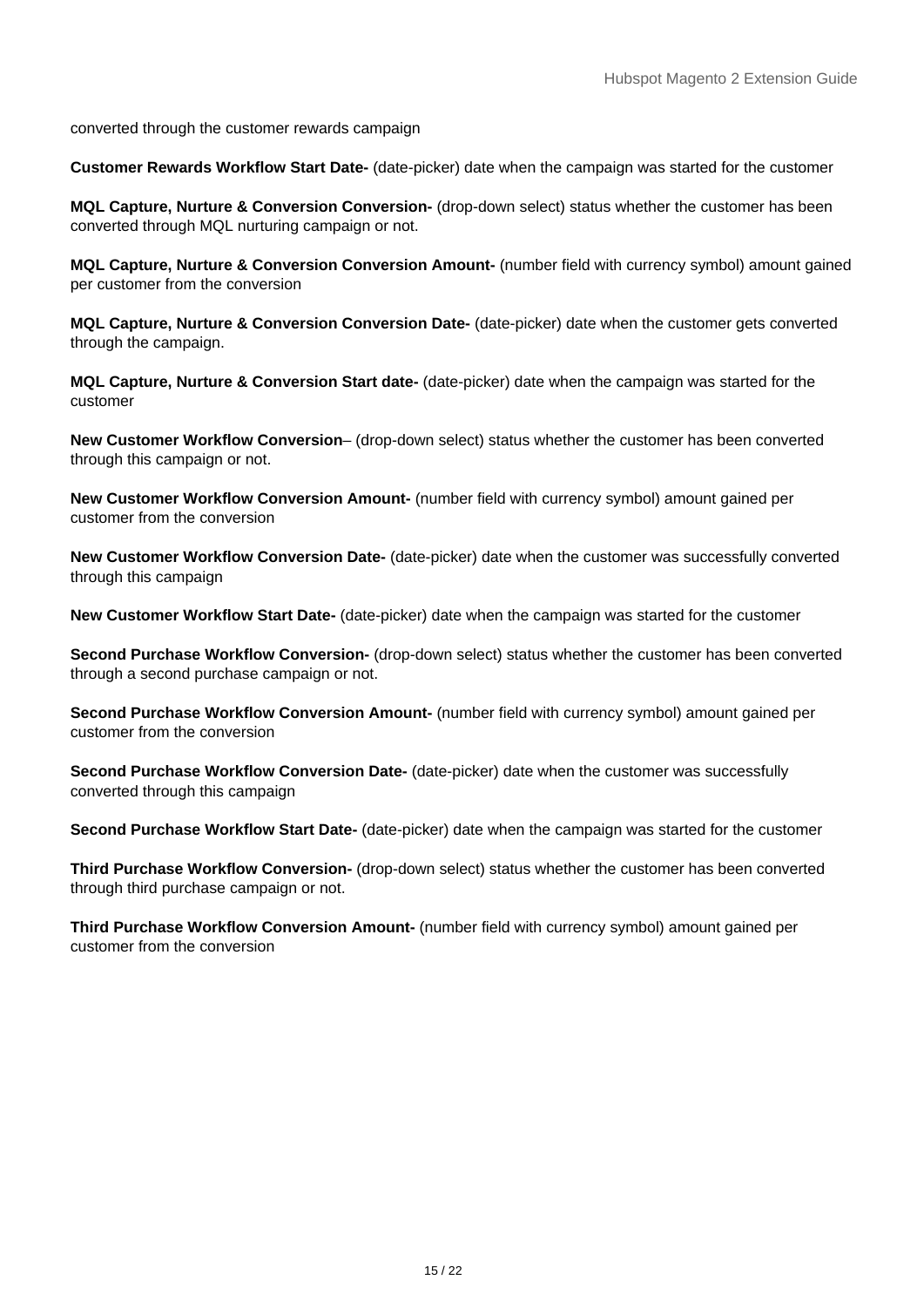<span id="page-15-0"></span>**Third Purchase Workflow Conversion Date-** (date-picker) date when the customer was successfully converted through this campaign

**Third Purchase Workflow Start Date-** (date-picker) date when the campaign was started for the customer

# **5. HubSpot Smart Contact Lists**

## **Best Customers-**

This list will enroll customers according to their customer's lifecycle stage. Whenever any customer's lifecycle changes it would filter all those customers.

# **Big Spenders-**

This list shows the contact property whose Monetary rating is equal to 5. These are the customers who are spending lavishly and purchasing more often from your store.

#### **Loyal Customers-**

It is the list of those customers whose Frequency and Recency of order is 5. It is the list that exhibits customer loyalty when they consistently purchase a certain product or brand over an extended period of time and describes the loyalty which is established between a customer and companies.

#### **Churning Customers-**

It is the list of those customers whose Monetary and Order frequency is 5 but Recency is 1. The churning rate,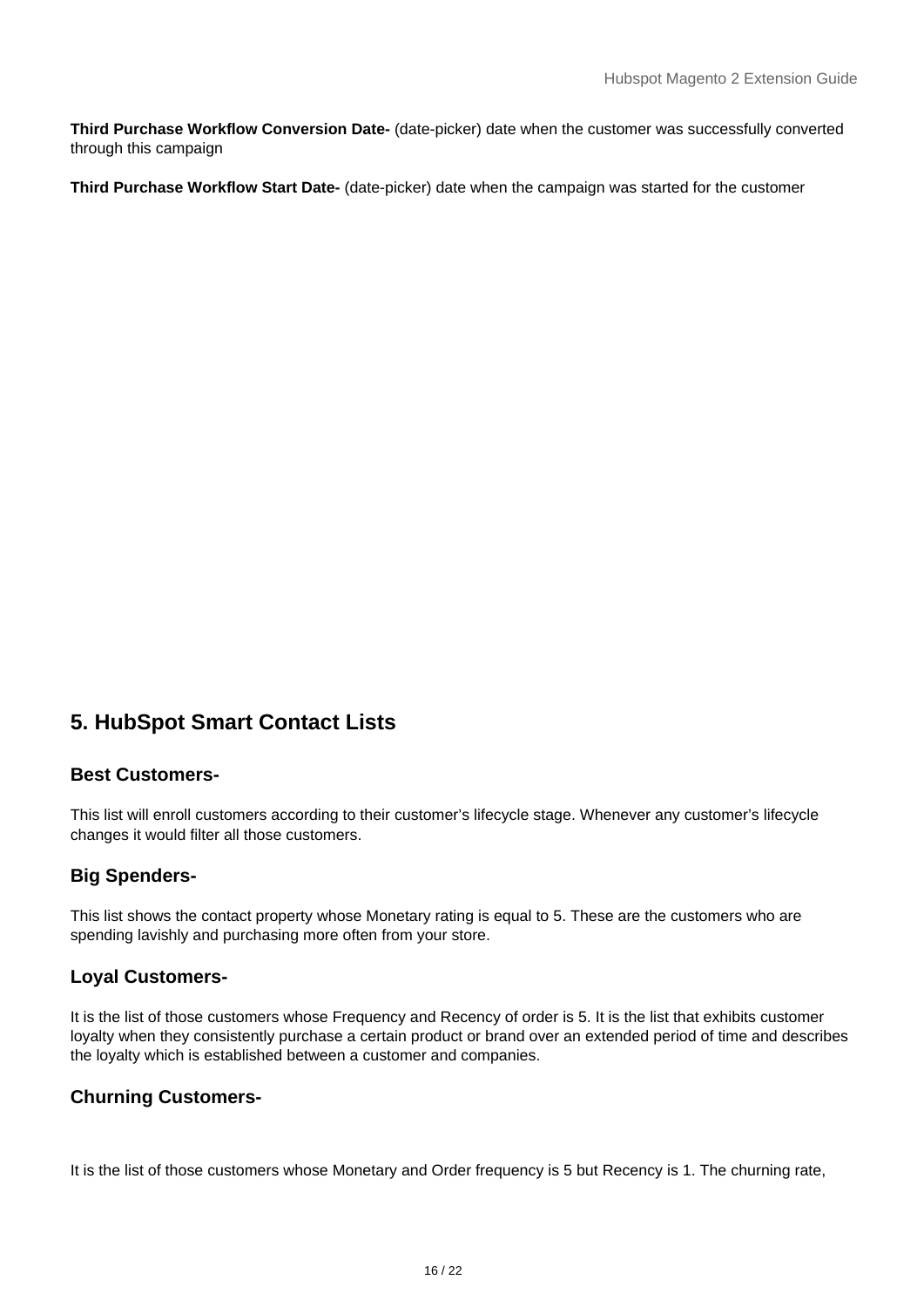also known as the rate of attrition, it is the percentage of subscribers to a service who discontinue their subscriptions to the service within a given time period.

## **Low-Value Lost Customers-**

It is the list of those customers whose Recency, Frequency & Monetary is 1. These are the customer who is on the verge of getting lost as their engagement with the website is very low.

#### **New Customers-**

This list shows new contact whose Frequency and Recency is 1. They are the new customer they are not yet engaged with your website.

## **Customers Needing Attention-**

In this list, Monetary and Frequency of the customer are 3 but Recency lies between 1 & 2. This list shows that the customer has spent time and money both on your website but his last order was long-ago.

# **About to Sleep-**

It is the list in which customers whose Recency Frequency and Monetary (RFM) value lie between 1 & 2 and they are about to sleep. It means that their engagement with your website is getting less on each successive day.

#### **Mid Spenders-**

This list shows the contact property whose Monetary rating is equal to 3. It means that he not frequently buying from your store.

#### **Low Spenders-**

This list shows the contact property whose Monetary rating is equal to 1. It notifies that your customer is not spending much on your store.

#### **Newsletter Subscriber-**

It will list all those newsletter subscribers who have subscribed for a printed report containing news (information) of the activities of a business or an organization (institutions, societies, associations) that is sent by mail regularly to all its members, customers, employees or people, who are interested.

## **One Time Purchase Customers-**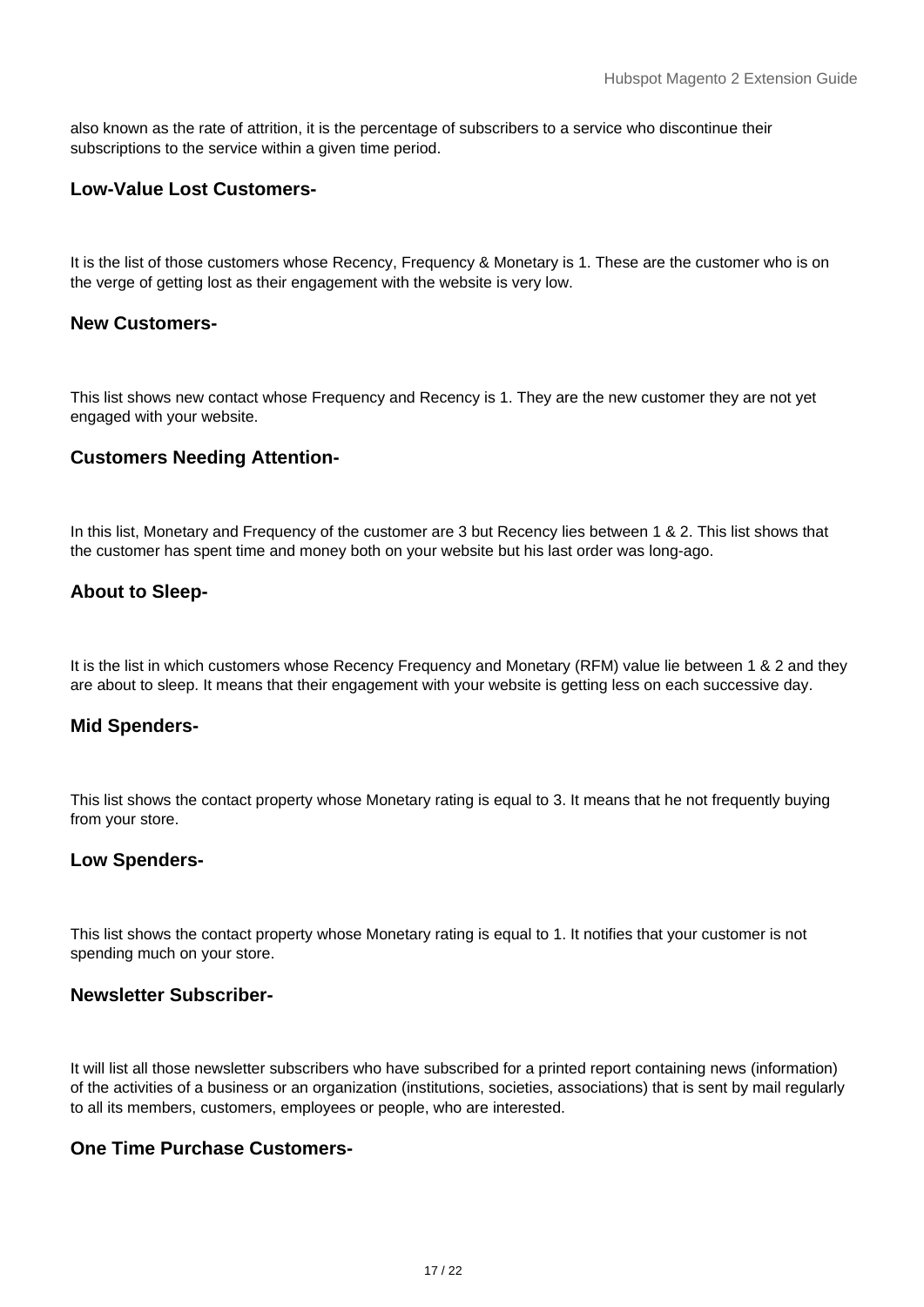It will list all those customers whose total number of orders is 1. As the list shows, the total number of orders is 1, so you have to work hard on these customers and start nurturing them and educate them about your product and services.

# **One Time Purchase Customers-**

It will list all those customers whose total number of orders is 1. As the list shows, the total number of orders is 1, so you have to work hard on these customers and start nurturing them and educate them about your product and services.

# **Two-Time Purchase Customers-**

It will list all those customers who have brought only 2 times from your store. You can pay special attention to those customers as they are interested but you have to educate them about your product and service.

## **Three-Time Purchase Customers-**

It will list all those customers who have purchased only three times from your store. You can encourage them to buy more frequently.

#### **Bought Four or More Times-**

It will list all those customers who have purchased 4 times from your store. You can provide special benefits to those customers.

#### **Leads-**

It will list all those leads who have indicated interest in your company's product or service in some way, shape, or form.

#### **Marketing Qualified Leads-**

It will enlist all those marketing qualified lead (MQL) who has been deemed more likely to become a customer compared to other leads. This qualification is based on what web pages a person has visited, what they've downloaded, and similar engagement with the business's content.

#### **Customers-**

This list will enroll customers according to their customer's lifecycle stage. Whenever any customer's lifecycle changes it would filter all those customers.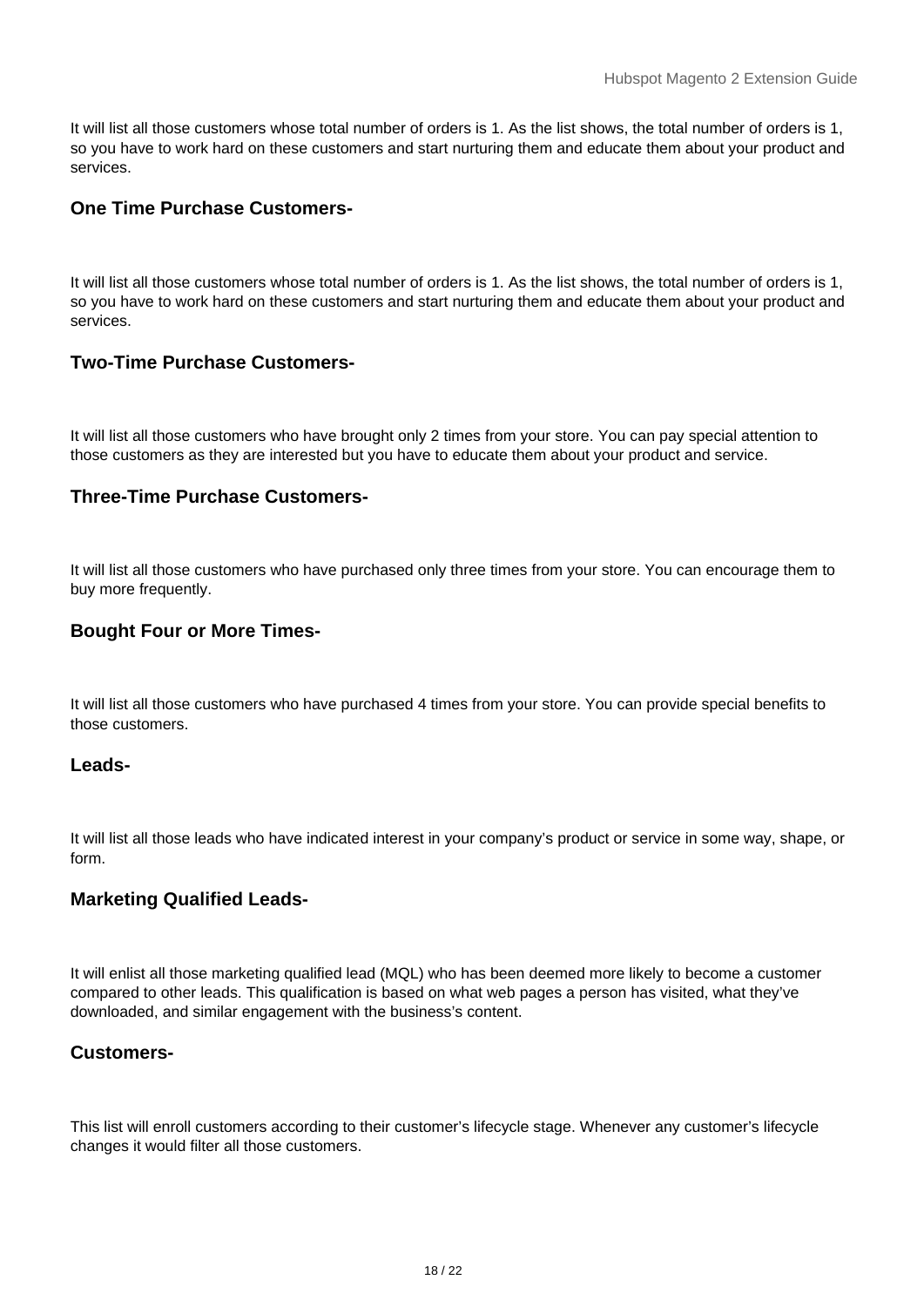## <span id="page-18-0"></span>**Engaged Customers-**

Engaged Customers is the smart list of HubSpot that will list all your contacts whose last brought item is less than 60days. It will show the list of your loyal and regular customers.

## **Disengaged Customers-**

Disengaged Customers is the smart list where you can see the list of customers that didn't reach you from more than 60-180 days. It is the most useful list where you can target those customers who are disengaged for a long period of time.

## **Repeat Buyers-**

Repeat Buyers is the smart list of HubSpot which helps to segment customers those who shop on your store regularly and their HubSpot property **Average days between orders** is also under the count of 30 days.

# **6. HubSpot Workflows**

#### **MQL to Customer lifecycle stage Conversion –**

Aims at nurturing the marketing qualified leads (MQLs) of your store and focus on converting them to customers. The workflow automatically creates a well automated series of emails and send them to the MQLs at an appropriate time. On the other hand, the other workflows help in tracking the leads and customer's conversion rates as well.

#### **Welcome New Customer & Get the 2nd Order –**

focuses on getting second order from the same customer after they place the very first order on your store. The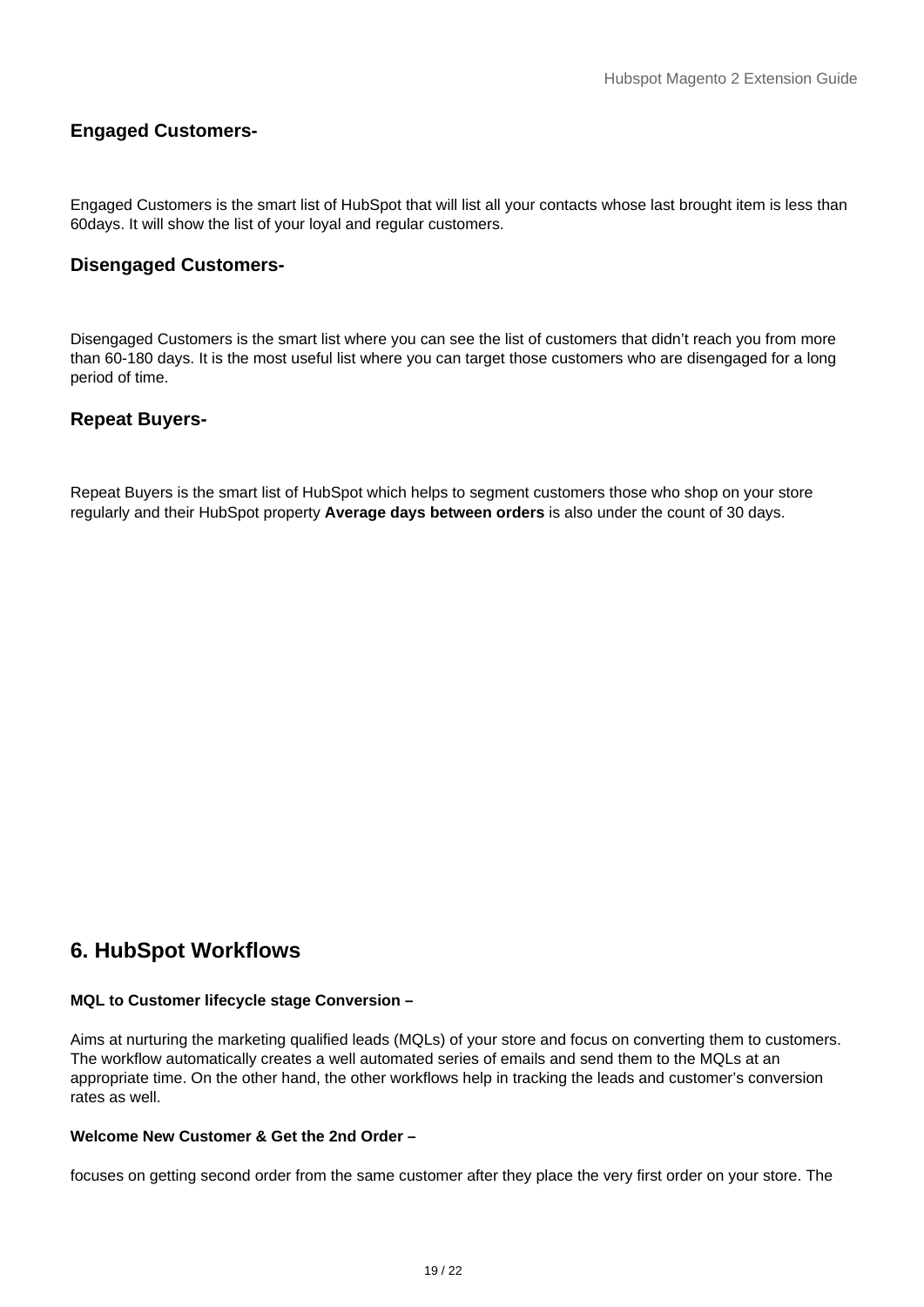workflow sends the **First Order ThankYou** mail with **getting Second-Order** mail to the customer repeatedly at appropriate delays. It also tracks and sets the current ROI campaign for the customer.

#### **2nd Order Thank You & Get the 3rd Order-**

Focuses on getting third order from the same customer after they place their second order on your store. The workflow sends the **Second Order ThankYou** mail with **getting Third Order** mail to the customer repeatedly at appropriate delays. It also tracks and sets the current ROI campaign for the customer. Basically the workflows, however, manage to make all your customers as repeat customers.

#### **3rd Order Thank You –**

Focuses on keeping your customers happy and delighted. It sends the customer an automated **Third Order ThankYou** email on placing a successful order third time on your store.

#### **ROI Calculation-**

Helps in calculating the Return On Investment(ROI) for different campaigns such as MQL Nurturing, Welcome New Customer and Get 2nd Order and so on. The workflow checks for the contact's current ROI campaign and accordingly sets the campaign conversion date, status and amount for the contact on getting a new order. The workflow focuses on full tracking of contact conversion through different campaigns triggered.

#### **Order Workflow-**

captures the new order of Magento store and checks for last order value and last order date. When any customer's property last order date and last order value is found to be known it changes the contact lifecycle stage to Customer on HubSpot and enrolls the contact to **ROI Calculation** workflow. The workflow basically works whenever a contact's new order comes to HubSpot and manages their HubSpot lifecycle stage.

#### **Set Order Recency 1 Ratings –**

Sets the HubSpot contact property **Order Recency Rating** to **1** if contact's custom HubSpot property **last order date** is more than **360 days ago**. It means that the customer hasn't made any order in your store for almost one year. And whenever any contact is found active in **Order Workflow**, then it gets removed from the existing workflow and this leads to workflow's goal achievement.

#### **Set Order Recency 2 Ratings –**

Sets the HubSpot contact property **Order Recency Rating** to **2** if contact's custom HubSpot property **last order date** is between **180 to 360** days ago. It means that the customer hasn't made any order in your store for at least six months. And whenever any contact is found active in **Order Workflow**, then it gets removed from the existing workflow and this leads to workflow's goal achievement.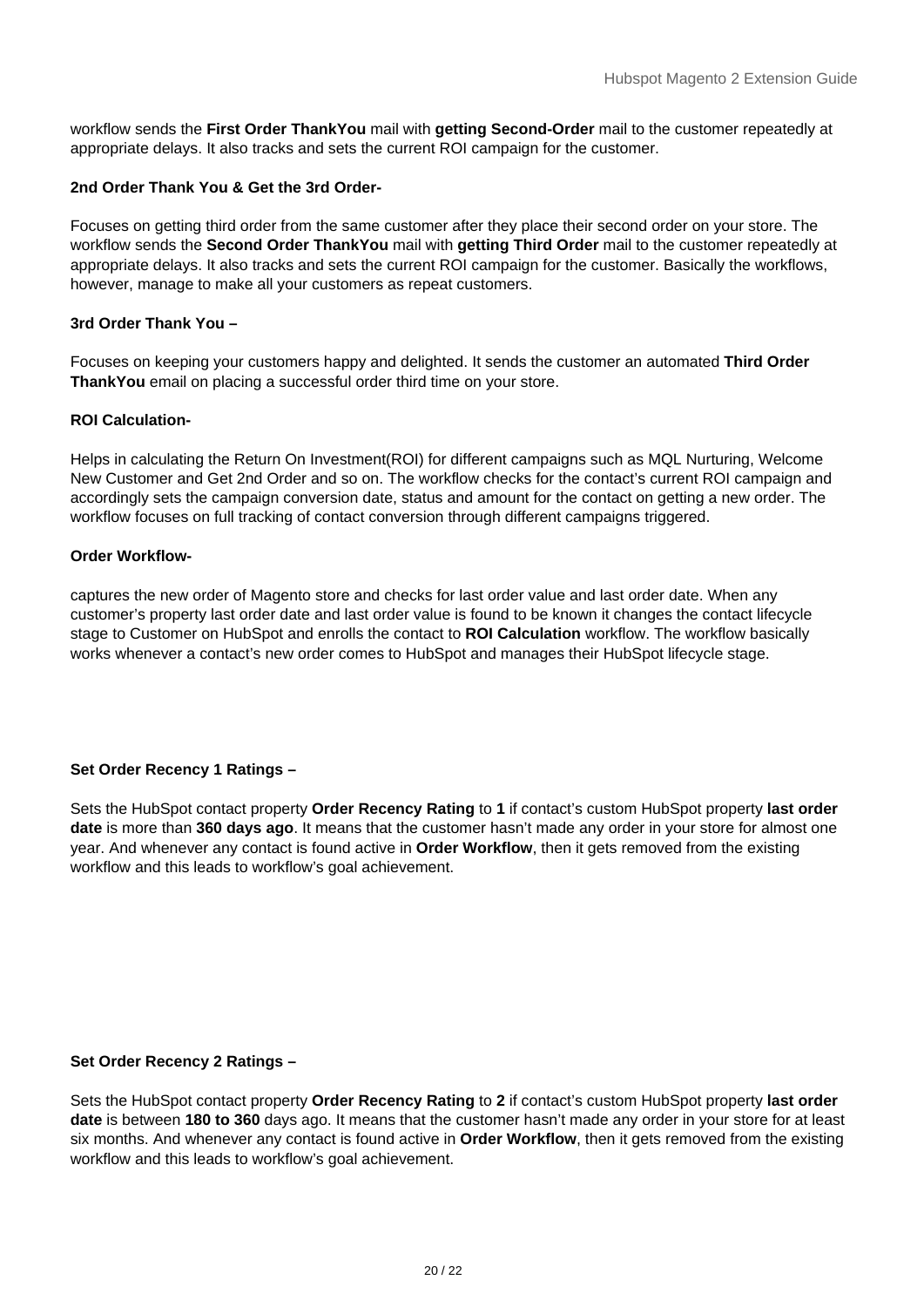#### **Set Order Recency 3 Ratings –**

Sets the HubSpot contact property **Order Recency Rating** to **3** if contact's custom HubSpot property **last order date** is between **90 to 180** days ago. It means that the customer hasn't made any order in your store for at least three months. Actually these are the customers that require some attention from your side. And whenever any contact is found active in **Order Workflow**, then it gets removed from the existing workflow and this leads to workflow's goal achievement.

#### **Set Order Recency 4 Ratings –**

Sets the HubSpot contact property **Order Recency Rating** to **4** if contact's custom HubSpot property **last order date** is between **30 to 90** days ago. It means that the customer hasn't made any order in your store for at least one month. Actually these are the customers that can be really valuable for your store. And whenever any contact is found active in **Order Workflow**, then it gets removed from the existing workflow and this leads to workflow's goal achievement.

#### **Set Order Recency 5 Ratings –**

Sets the HubSpot contact property **Order Recency Rating** to **5** if contact's custom HubSpot property **last order date** is **30 days** ago. It means that the customer has made his/her last order on your store within one month. These are the customers that were recently active on your store .

#### **Update Historical Order Recency Rating –**

Works to manage the real-time **Order Recency Rating** of the customer. Automatically sets the rating by checking their last order date and enrolls to specified workflow such as **Set Order Recency 5 Ratings –** or **Set Order Recency 4 Ratings –** for further processing. It means the workflow will take care of the customer's Order